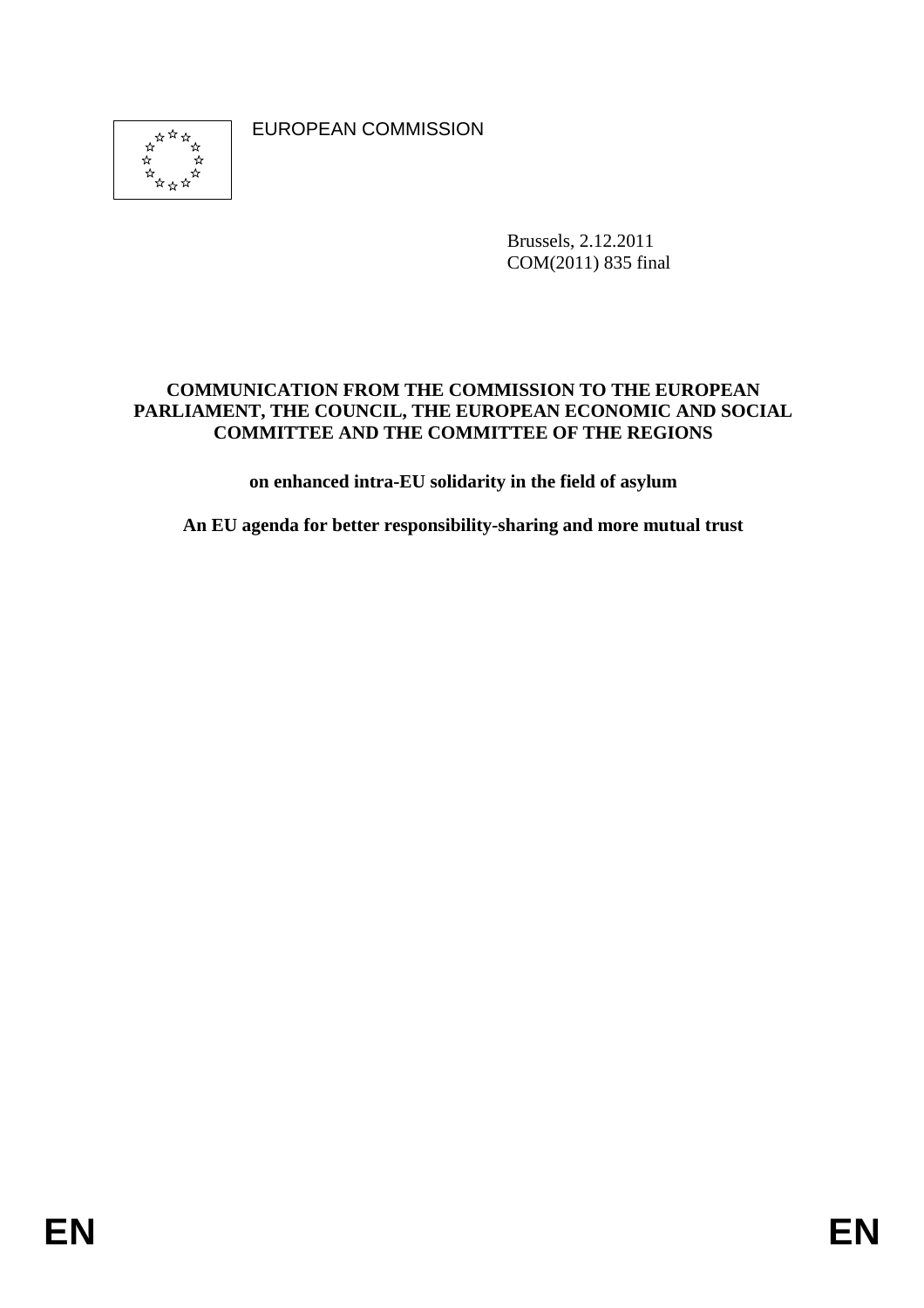## **INTRODUCTION**

Solidarity is one of the fundamental values of the European Union and has been a guiding principle of the common European asylum policy since the start of its development in 1999. It is now enshrined in Article 80 of the Treaty on the Functioning of the European Union.<sup>1</sup>

Solidarity has been recognised as an essential component of the Common European Asylum System (CEAS) since the outset. The need to translate solidarity into concrete measures flows from practical realities since the asylum systems of all Member States are interdependent. An overburdened or malfunctioning system in one Member State has a clear impact on all the others, including through secondary movements. Asylum flows are not constant, nor are they evenly distributed across the EU. They have varied from a peak of 425000 applications for EU-27 States in 2001 down to under 200000 in 2006, with a large increase expected this year. Increased asylum flows can stretch the capacity of some Member States to cope. It is the Union's responsibility to assist these Member States, also in order to uphold the Union's common values and fundamental rights by ensuring adequate reception of asylum seekers and refugees and access to protection.

However, solidarity must be coupled with responsibility. Member States must ensure that their systems are able to meet the standards set in international and European law, notably the 1951 Geneva Refugee Convention, the European Convention on Human Rights and the Charter of Fundamental Rights of the EU. The need to keep one's house in order to avoid impacts on other Member States is a key aspect of solidarity. This aspect also needs to be enhanced in order to create an environment of mutual trust, contributing to further development of mutual assistance. It is fundamental to increase trust to strengthen solidarity. Implementing the principle of solidarity requires a real commitment by Member States. The tough economic situation for the EU and its Member States makes this even more demanding. The EU has already developed a series of solidarity tools that constitute a solid basis. Each can be improved and new components can be established to provide a flexible toolbox responding to different solidarity needs.

To this end, the Commission proposes reinforcing intra-EU solidarity on asylum around four axes: practical cooperation and technical assistance, financial solidarity, allocation of responsibilities, and improving tools for governance of the asylum system. This Communication also aims to contribute to the finalisation of the "asylum package" given that the next few months will be crucial for reaching the 2012 objective for which the solidarity dimension must play its part.

#### **1. REALISING THE FULL POTENTIAL OF PRACTICAL COOPERATION AND TECHNICAL ASSISTANCE**

## **1.1. Making practical cooperation a constitutive pillar of the CEAS**

Many practical cooperation measures have been undertaken in recent years, latest through the creation of the European Asylum Support Office (EASO), which will further strengthen

<sup>1</sup> This Communication does not address areas of solidarity linked to policies to curb irregular migration, even though there is a link between other migration management policies and a well-functioning asylum system.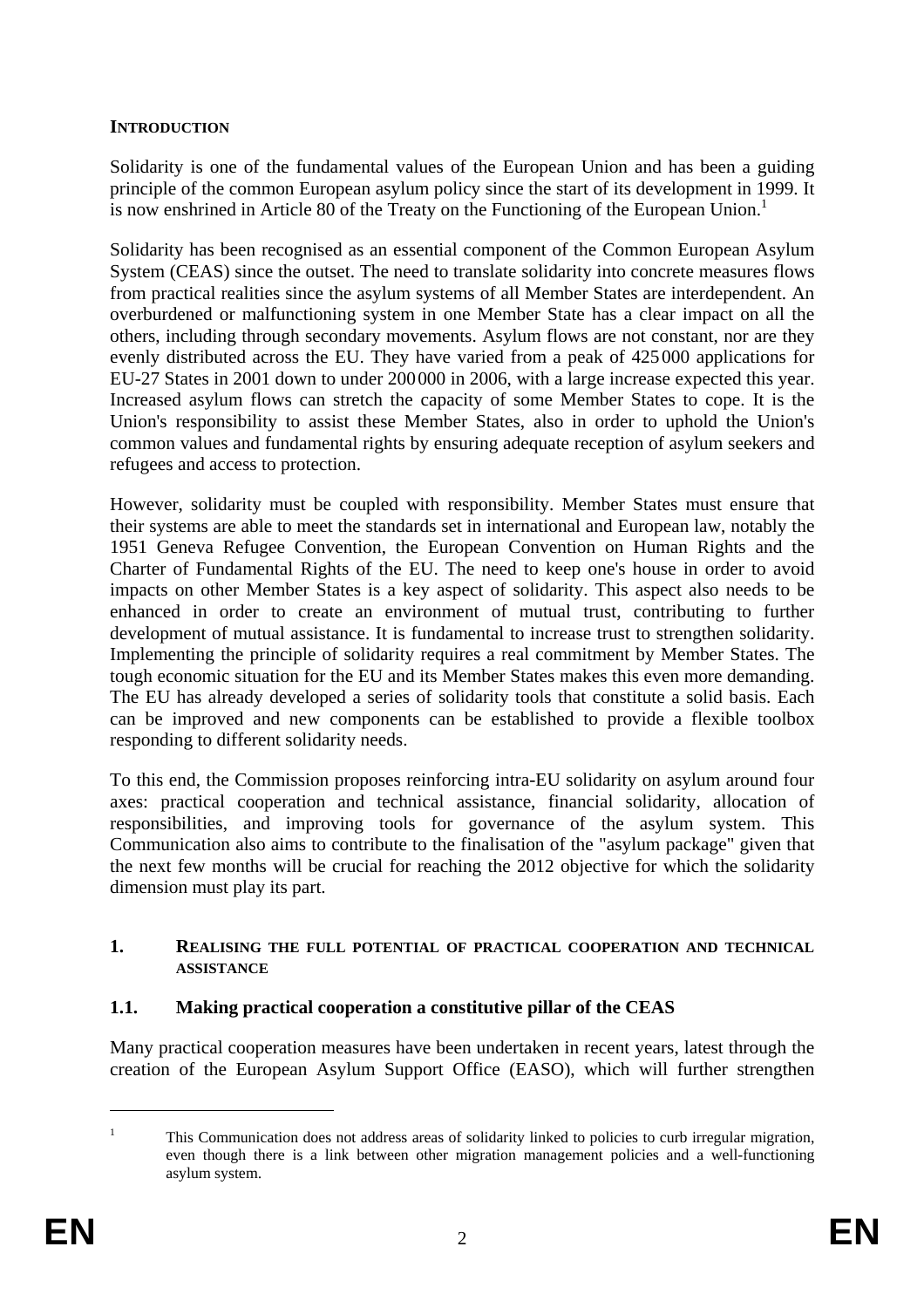practical cooperation in the field of asylum. The support office will ensure that practical cooperation can become a major supporting pillar to the asylum system of the Union. Initial experience of the CEAS has shown that practical action is a necessary complement to legislation to create confidence that all Member States perform the same tasks in a similar way with similar outcomes.

The EASO was inaugurated in June 2011. It will provide a structure to add value to existing cooperation arrangements. For example, the European Asylum Curriculum has the potential to become a common standard for caseworkers across the EU, significantly enhancing trust that practices across Member States are much the same and that decisions taken follow a consistent pattern. The EASO should measure the impact of these measures through specific, Union-wide objectives.

Asylum systems will improve through an interaction between EU legislation, an enhanced practical cooperation and an intelligent use of EU funding mechanisms. As the Union pursues the adoption of more harmonised and improved common standards by adopting the asylum legislative package, Member States will have better common implementation tools at their disposal, which are provided by the support office's activities that will support national costreduction efforts. The EASO will also be able to identify and disseminate best practice in aspects such as access to procedure, dealing with the most vulnerable applicants, sharing techniques and managing backlogs. Common tools and best practices, supported by EU funds, will help Member States implement the evolving common standards. The EASO will also usefully contribute to transparent and strategic management of the CEAS, including by issuing its annual report on the state of asylum in the Union.

The impact of the EASO will depend on the Member States' willingness to use the possibilities it offers and on their commitment to engage in such collaboration. It will be necessary to set up a regular practice of European collaboration between national asylum authorities.

One of the common tools that the EASO needs to investigate, as invited by the Stockholm Programme, are procedures facilitating the secondment of officials between Member States to help Member States that face particular pressures. To this end, the EASO should create a pool of experts, case workers and interpreters who could be mobilised at short notice in order to provide assistance to a Member State in need.

It will be necessary to regularly review whether the mandate and the legal basis of the EASO are adequate to respond to the different challenges of solidarity be it short-term or structural, and to new forms of asylum flows.

## **1.2. Filling the international protection gap in the Union's reaction to migration and asylum crises**

The EASO's role is also to assist Member States that face particular pressure. When translated into specific action, the EASO can become a key actor in managing asylum and migration emergencies. Being able to deploy EASO Asylum Support Teams based on operating plans in requesting Member States will be a new asset for solidarity in the field of asylum.

Lessons should be learned from the Union's response to the migratory consequences of events in the Southern Mediterranean. The Union was rapidly able to identify additional financial resources to assist the affected Member States, and deploy operational means coordinated by Frontex for border control operations, which also aided maritime search and rescue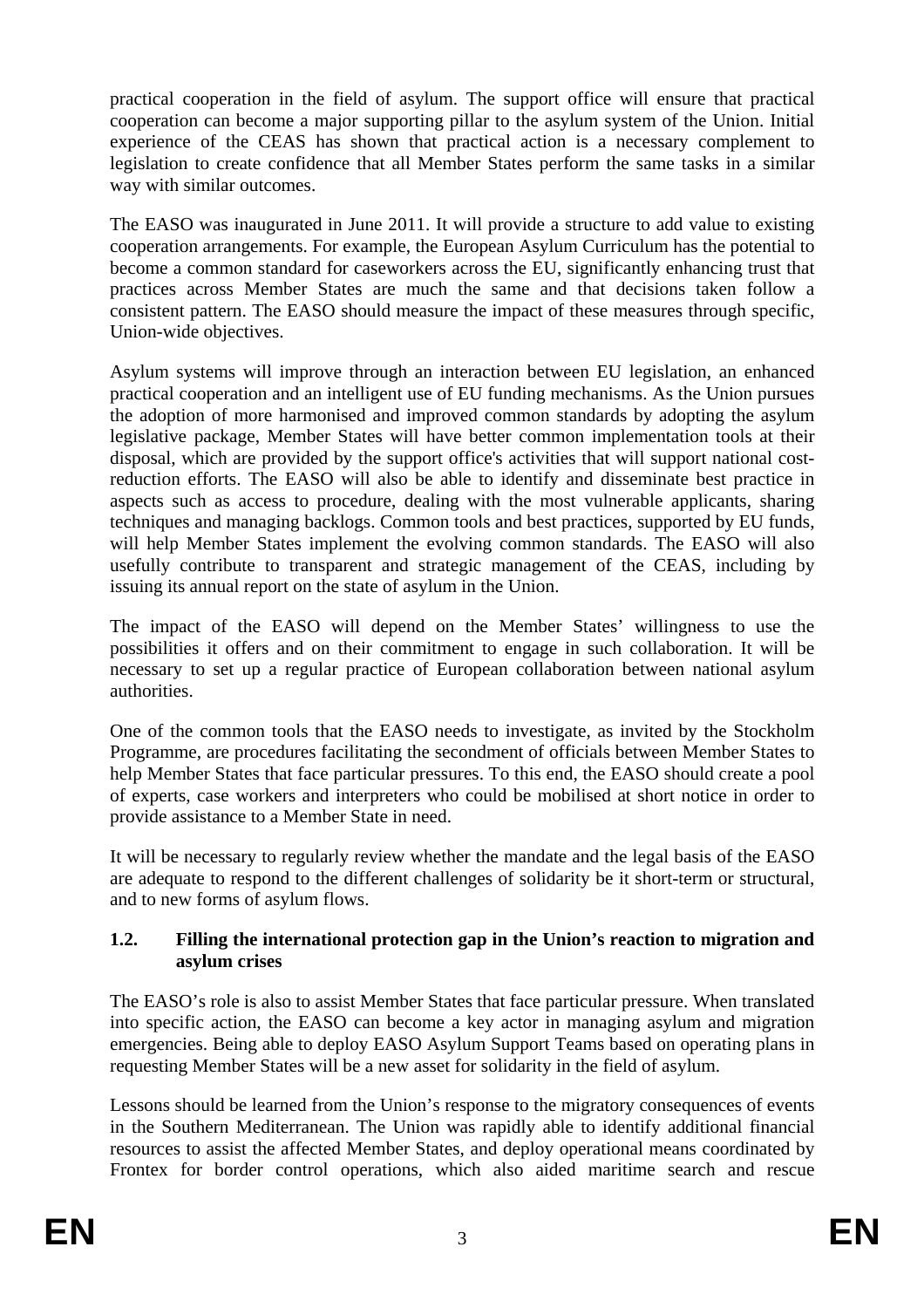operations. Frontex assisted in the screening of the new arrivals and by providing information. However, other operational solidarity measures specifically relating to international protection could not be deployed, notably because the EASO was not yet sufficiently operational.

As the EASO takes steps to ensure it is ready to fill this gap in case of future needs, one of the essential aspects it should consider is coordination with other Agencies. The EASO, Frontex, and potentially Europol should make specific arrangements, together with the Commission, to ensure there is clarity on the respective roles of each and to ensure that emergency operating procedures are rapid and effective. Such procedures could include the deployment of coordinated teams.

The need for cross-agency cooperation applies equally to reacting to emergencies and to proactive work, such as risk analysis and early warning capacity. In addition, the EASO should support the integration of international protection aspects in the work of Frontex, in light of recently agreed amendments to the Frontex legal base that strengthen the mechanisms protecting fundamental rights in the context of Frontex operations. This could also be done in collaboration with the Fundamental Rights Agency.

During the recent events in the Mediterranean, the Commission examined the possibility of using the Union's Civil Protection Mechanism to assist Member States facing exceptional migration flows that overwhelm national response capacities. At the request of Member States, the Mechanism could be used, under very specific conditions, to coordinate the mapping of offers and delivery of in-kind support.

## **Key action points**

- ~ Member States to **contribute to EASO's activities** and assets and make best use of EASO mutual tools.
- $\odot$  Member States to set in early 2012 a quantitative target for their asylum officials to be trained using the **European Asylum Curriculum** by 2014.
- ~ EASO to provide **technical support** to Member States in fully **implementing** the asylum **legislation**.
- ~ EASO to review in 2012 procedures that will facilitate the **secondment of officials** to help Member States facing particular pressures on their asylum systems, and to create a pool of experts, case handlers and interpreters that can be mobilised at short notice in crisis situations.
- ~ EASO to improve the **efficiency of deployment of experts** by evaluating Operating Plan methodology and the initial experience of Asylum Support Teams in Greece.
- ~ The Commission to **evaluate** in 2013 the **EASO's impact** on practical cooperation on asylum and on the CEAS and to propose possible additional measures deemed necessary to ensure effective solidarity and sharing of responsibilities.
- ~ The **EASO** and **Frontex** to agree in 2012 clear cooperation arrangements to maximise analysis, technical assistance and deployment of means and experts to improve EU's capacity to act in emergency situations.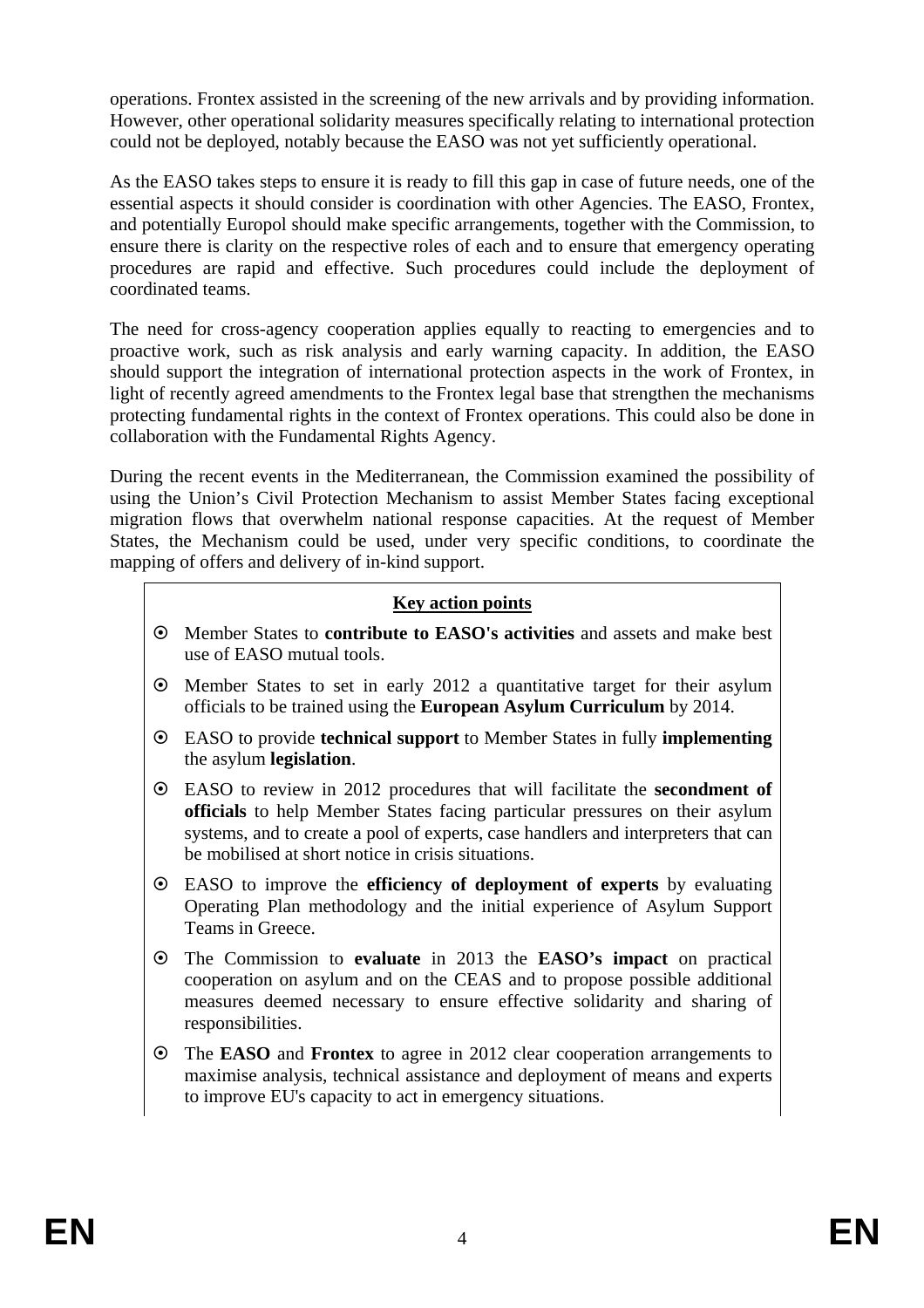~ The Commission and Member States to examine the use of the **EU Civil Protection Mechanism** in the event of exceptional migration flows that overwhelm national response capacities when specific conditions are met.

### **2. ENHANCING THE ADDED VALUE OF FINANCIAL SOLIDARITY INSTRUMENTS SUPPORTING ASYLUM POLICY**

# **2.1. Maximising the use of the European Refugee Fund until 2013**

The European Refugee Fund (ERF) has demonstrated how the Union and its Member States working together can create significant added value. Since it was created in 2000, the Fund has helped Member States to increase the capacity of their asylum systems. For example, it helped Italy to put in place an asylum reception system. It assisted the EU-10+2 Member States with less established tradition of providing asylum prior to accession to further develop their systems. It has also allowed Member States to initiate refugee integration policies and has contributed to innovative projects. It inspired Member States to take on new activities including resettlement and relocation. In recent years, it has provided much-needed emergency assistance to Belgium, Greece, Italy, and Malta.

For the remaining two years of operation of the ERF (2008-2013), Member States must ensure that they make full use of the opportunities available under the Fund. This should start with complying with all formal requirements so that all the funds can be disbursed. It is especially important that Member States use the ERF to finance investment that brings longterm benefits to their asylum systems. The Fund is not designed to be simply a top up of national operating budgets for asylum. To this end, the Commission has recently encouraged Member States to make more strategic use of the ERF in 2012 and 2013.

Ultimately, effective implementation of the legislative package on asylum, coupled with innovative practical cooperation projects, should reduce the costs of asylum processes. Asylum is a policy area where investment yields longer-term savings, both financial and social. That is why the ERF should be used in particular to support the transposition and implementation of second-phase CEAS legislation.

## **2.2. A more flexible, integrated and targeted Asylum and Migration Fund from 2014 to 2020**

From 2014, Member States will have a new Asylum and Migration Fund<sup>2</sup> (AMF) at their disposal. As proposed by the Commission on 15 November 2011, it makes a number of important evolutionary improvements that should help achieve EU policy objectives and generate more significant EU added value.

An important innovation is an overarching home affairs policy dialogue with each Member State on their use of the new Fund, which should precede multiannual programming. This dialogue would set the objectives Member States seek to achieve in the policy area and the specific objectives to be achieved using the Fund's resources. This will be coupled with annual reporting by Member States on implementation of the Fund.

<u>.</u>  $\overline{2}$ 

Proposal for a Regulation of the European Parliament and of the Council establishing the Asylum and Migration Fund, COM(2011) 751.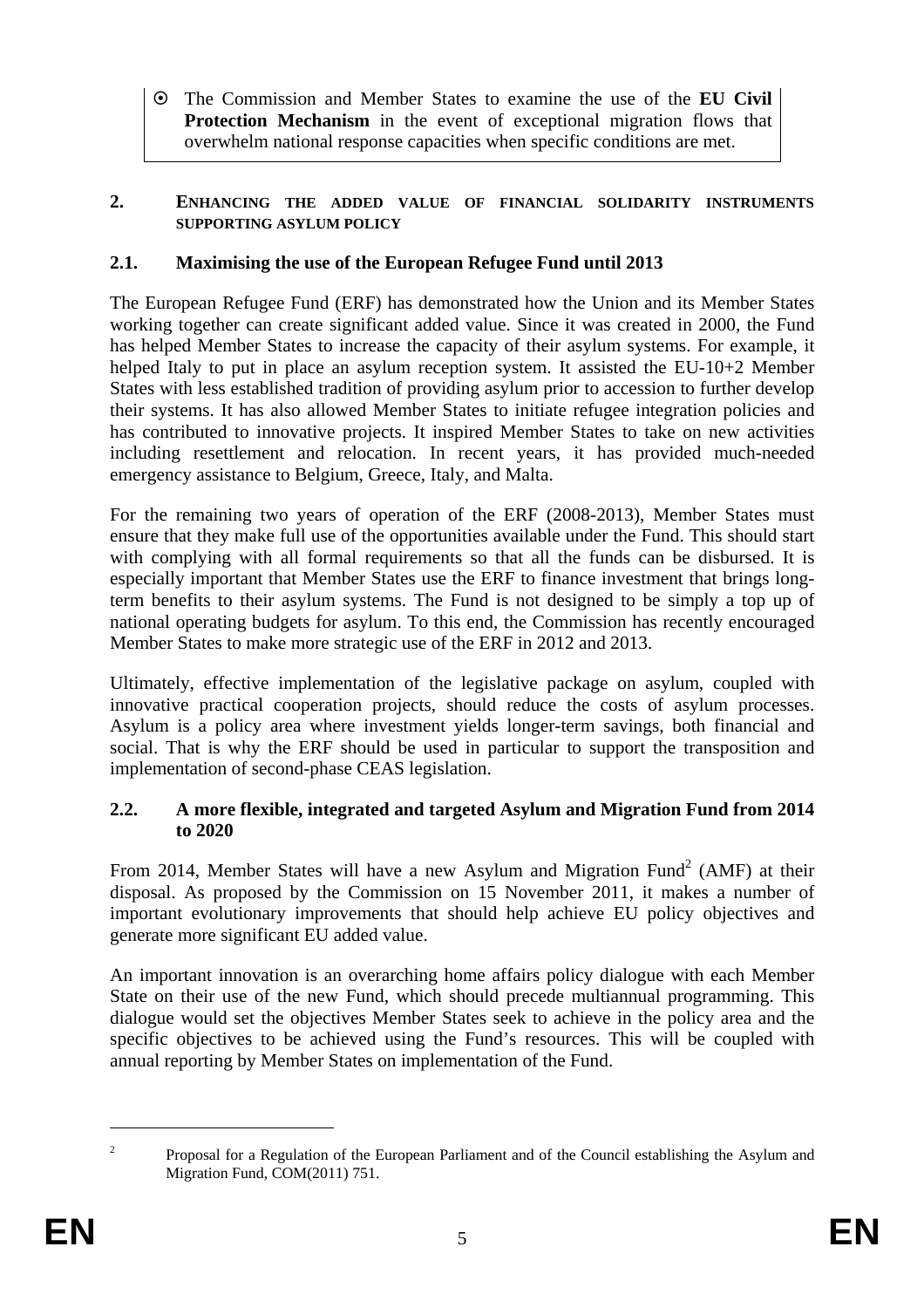In parallel, the new Fund will be more flexible. Appropriations under direct responsibility of the Commission will be treated as a single envelope, to be spent in light of policy developments or the situation in Member States or third countries. The new Fund will also better ensure that money goes where it is most needed. The criteria to use the allocations by Member States are intended to be more targeted and are designed to ensure solidarity with Member States under particular pressure, or those with the greatest need to still develop capacity. The new Fund would be able to take into account significant fluctuations in the number of asylum seekers in Member States, including Dublin transferees, and allocate additional resources to Member States in need at the mid-term review. A streamlined management system is foreseen to reduce the administrative burden involved.

The Fund proposes giving a financial incentive to Member States, similar to that currently used for the resettlement of specific categories of refugees (vulnerable groups and persons coming from the Regional Protection Programmes), to compensate Member States that agree to relocate beneficiaries of international protection from another Member State.

Finally, to use more effectively the competence and expertise of the Union's home affairs agencies, the proposal also envisages to make use of the possibility offered by the Financial Regulation to entrust, within the resources available under the Fund, the implementation of specific tasks to the agencies, in the framework of their missions and in complementarity with their work programmes. This is without prejudice to the overall staff reductions foreseen.

## **2.3. Exploiting complementarities between financial instruments for maximum impact**

Financial solidarity for asylum purposes may also benefit, both directly and indirectly, from other EU financial instruments. For example, the European Social Fund provides assistance for vocational training programmes that can assist asylum seekers and beneficiaries of international protection to gain access to the labour market or to increase their skill sets. Other Structural Funds, notably the European Regional Development Fund, may also be used to assist eligible regions in Member States to, for example, help build infrastructure such as accommodation centres. Member States should therefore consider using other EU financial instruments in a coordinated and comprehensive manner. This requires strategic programming and robust inter-ministerial coordination.

## **Key action points**

- ~ Member States to make **best use of the ERF 2011, 2012, 2013 programmes**, including the emergency measures. In 2013, programming must be more strategically used, e.g. to support transposition and implementation of legislation adopted within the framework of the 2012 asylum package.
- ~ Co-legislators to agree quickly on the **MFF specific instruments** supporting asylum policy presented by the Commission on 15 November 2011.
- ~ Member States to ensure coordination and **complementarity** with **other EU financial instruments** to enhance their capacity to manage asylum flows.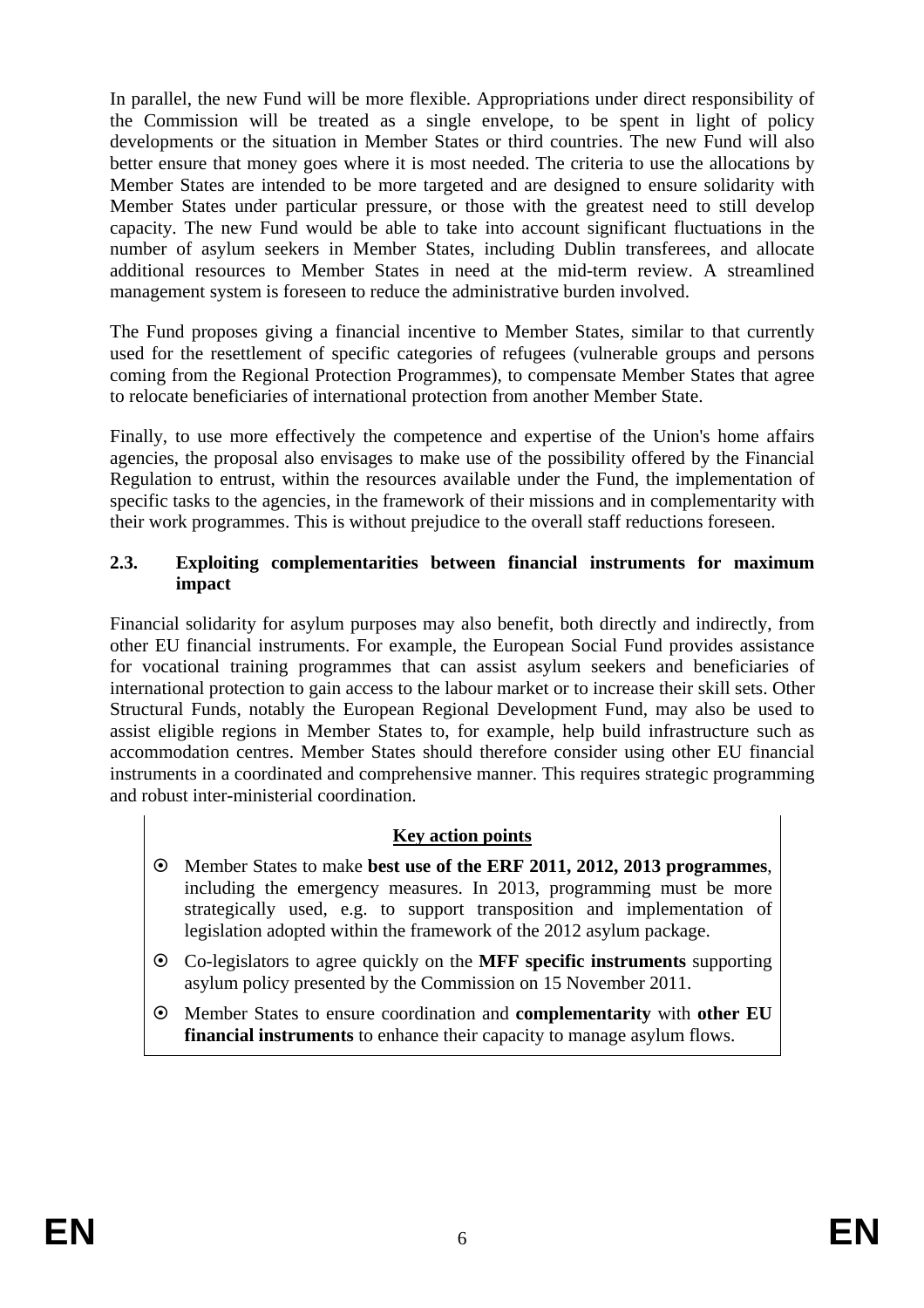## **3. ENGAGING WITH THE ISSUE OF ALLOCATION OF RESPONSIBILITIES**

# **3.1. The Dublin Regulation needs reform**

The objective of the Dublin Regulation, to assign responsibility for each asylum seeker to a Member State, remains at the core of the CEAS. A mechanism for determining responsibility for asylum applications remains necessary to guarantee the right to an effective access to the procedures for determining refugee status, without compromising the objective of rapid processing of asylum applications, and preventing abuse by the same person submitting multiple applications in several Member States.

The Dublin Regulation's principles, which the Commission proposed to keep in its 2008 proposal to revise the Regulation, are not purely to return asylum seekers back to the State of first entry. Several clauses temper this criterion. In certain situations, Dublin transfers could contribute to overstretching the capacity of a Member State under pressure, to the detriment not only of that Member State, but also of the rights of applicants.

The evolving case-law has posed fundamental questions about how to effectively operate the Dublin system in all circumstances and to ensure that measures taken in the application of the Dublin Regulation fully respect fundamental rights, most notably in the 2011 M.S.S. vs. Belgium and Greece ruling of the European Court of Human Rights.<sup>3</sup> In a few months, the Court of Justice of the EU will also provide further guidance that will need to be taken into account in the development and the implementation of the CEAS.

In order to safeguard its integrity, improvements must be made to the Dublin system's efficiency and the level of safeguards for applicants. Negotiations on the Commission's 2008 proposal revealed the need to enhance mutual trust in the Dublin system. One of the solutions could be to step up monitoring and problem resolution measures to intervene at earlier stages with evaluation and early warning devices. This should now be given priority in the last phase of the negotiations with a view to meeting the 2012 deadline (see sectio[n 4.2 below\)](#page-10-0).

Given that a well-functioning Dublin system is essential for the CEAS, its principles and functioning should be regularly reviewed as other components of the CEAS and EU solidarity tools are built up. A comprehensive 'fitness check' should be made by conducting an evidence-based review covering the legal, economic and social effects of the Dublin system, including its effects on fundamental rights.

# **3.2. Further developing relocation of beneficiaries of international protection**

Relocation consists of transferring beneficiaries or applicants for international protection from one Member State to another, with the receiving Member State assuming responsibility for examining the application or for integration measures.

The idea of relocating applicants for international protection before their protection needs are assessed is contentious. Some stakeholders see it as a useful or even necessary measure, some Member States even going as far as advocating relocation of irregular migrants, whereas others contest this idea. Many questions remain as to how such action would interface with the Dublin system, its practical usefulness and cost-effectiveness compared to other forms of solidarity, and the impact on applicants themselves. The Commission does not consider it

3

Application no. 30696/09, 21.1.2011.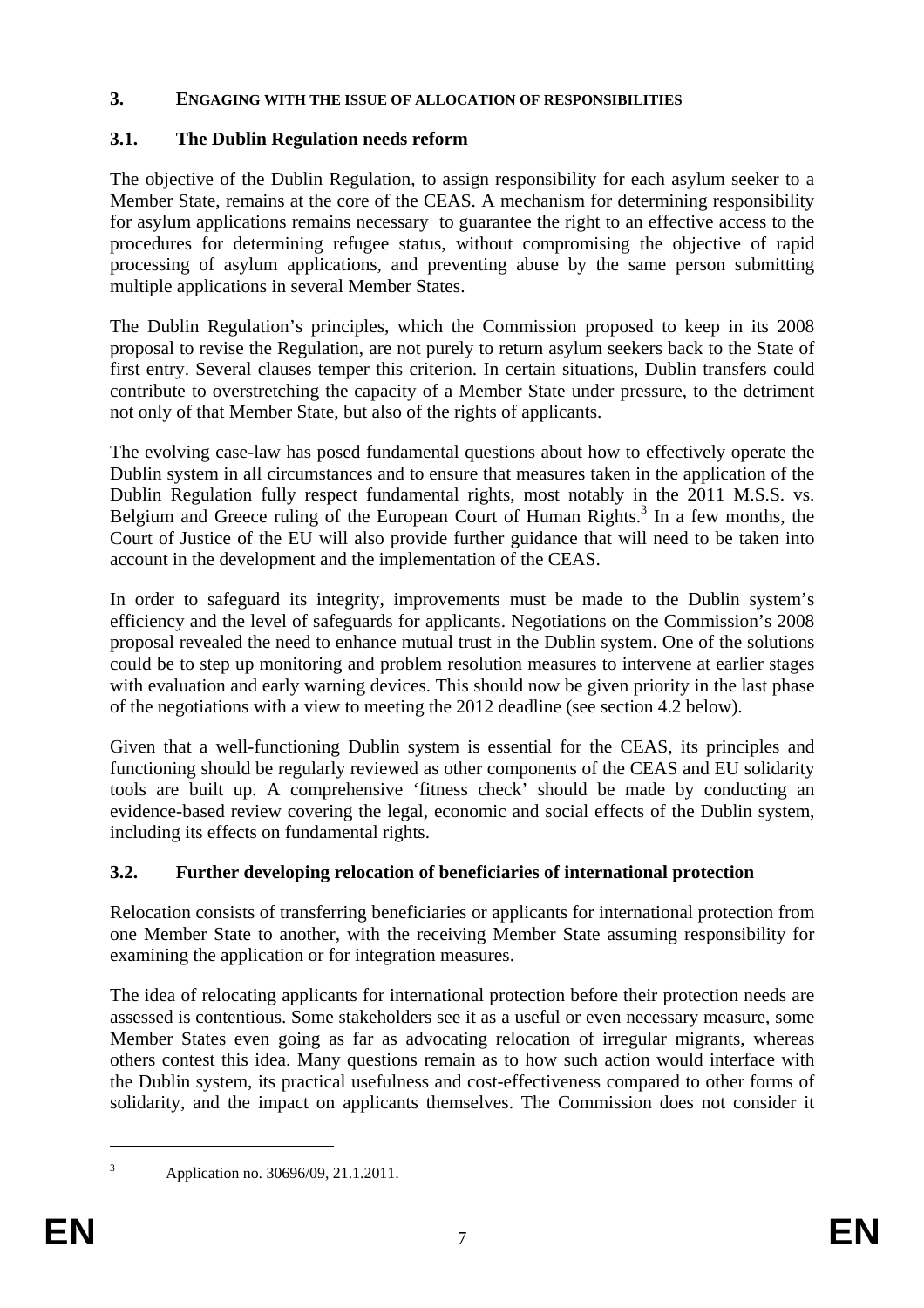useful to propose an EU mechanism for relocating applicants for international protection for the moment. Nevertheless, the Commission created the scope for Union co-financing of such activities in the AMF proposal, consolidating and further developing what is already possible under the ERF. This will facilitate trailblazing by Member States who would be willing to engage in voluntary projects, with the EASO taking a coordinating role. Such co-financing could also be useful in an emergency.

By contrast, there is a consensus that relocating beneficiaries of international protection can be both useful and appropriate. In June 2009, the Commission proposed an EU-wide pilot, the EUREMA (EU Relocation Malta Project), co-financed by the ERF. The project finished in summer 2011, having resettled 227 beneficiaries of international protection from Malta to six other Member States.

The pilot project was an important experience for all actors involved. During the project, Member States were creative in finding solutions to many legal and practical issues concerning, for example, granting appropriate status or effective integration measures. These solutions could help the EASO prepare the support activities for relocation called for by the EASO's legal base, such as operational preparatory measures, raising awareness, and coordinating execution. The success of the project led to the launching of its second phase with a pledging conference on 12 May 2011 at the initiative of the Commission. Although more total places were pledged than for the first phase—a total of nearly 340—the number still remains low. The Commission urges Member States to go as far as they can in providing further places, especially given the number of new arrivals of asylum seekers in Malta in summer 2011.

The Commission has strongly supported relocation by initiating and driving the pilot project. Based on the experience of the two phases of the project, and taking into account the EASO's future support for relocation activities, the Commission will propose a voluntary, permanent scheme, subject to a further impact assessment. It would allow Member States to request assistance through relocation, including in an emergency.

A further recent development is the adoption of the amended  $Dircuitive<sup>4</sup>$  on long-term residency rights, granting recognised beneficiaries of international protection certain rights, equal treatment and the right to move to another Member State after five years' residency. This is not itself a solidarity measure, but it may provide some help in easing the pressure on certain Member States if a number of recognised beneficiaries choose to move to another Member State under certain conditions.

## **3.3. Investigating the feasibility of joint processing of applications on the Union's territory**

The issue of joint processing of asylum applications on the territory of the Union was first raised in The Hague Programme. The Stockholm Programme invited the Commission to finalise its study on the feasibility and legal and practical implications to establish joint processing of asylum applications.

<sup>4</sup> Directive 2011/51/EU of the European Parliament and of the Council of 11 May 2011 amending Council Directive 2003/109/EC [concerning the status of third-country nationals who are long-term residents] to extend its scope to beneficiaries of international protection.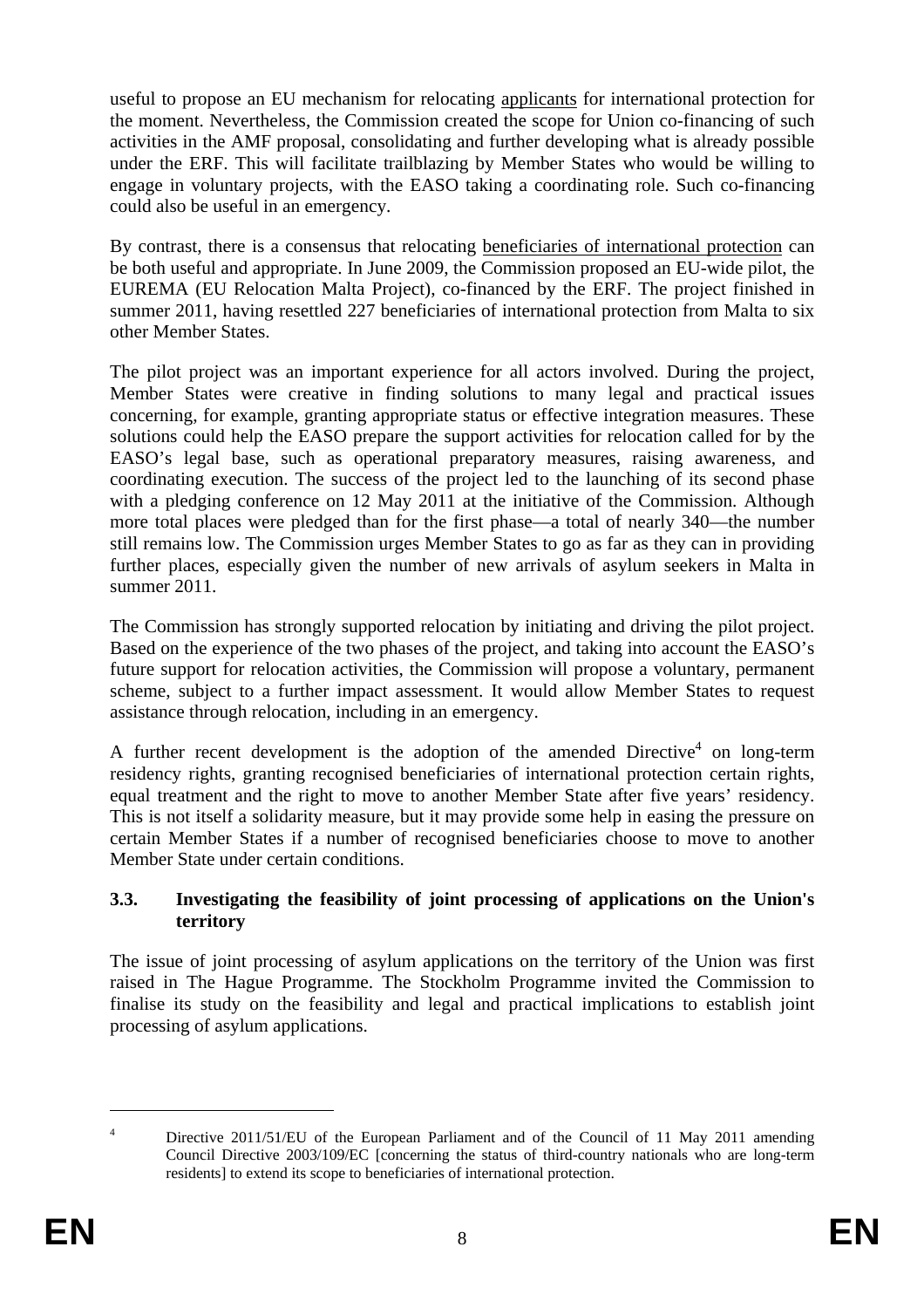There are many aspects of joint processing that need to be clarified. The essential questions include an assessment of the type of situations where joint processing could be useful. Legal and administrative issues to be considered include compatibility with EU law, legal basis in the Treaties, the question of effective remedy, the status of persons subject to joint processing, who would have the competence to take decisions, the link to transfer of protection and/or mutual recognition of asylum decisions, and reconciliation with the Dublin system. Financial issues include the costs compared to a purely national procedure and funding mechanisms. Practical issues to study include among others the place where joint processing would take place and the potential use of remote working. Joint processing would of course need to fully respect the rights of applicants.

Joint processing on the Union's territory could become a useful solidarity tool. It could assist Member States under pressure in reducing backlogs of cases, thus accompanying the Dublin system. It could be a way of disseminating best practice and sharing techniques, again with a view to harmonising asylum systems by increasing trust in each others' asylum systems. Given the varying numbers of asylum arrivals, some Member States go through periods of relatively reduced pressure and may have spare staffing capacity with which to help other Member States. It is worth investigating whether resources could be borrowed or shared according to capacity between Member States, possibly in connection with procedures for secondment of officials to be developed by the EASO.

The Commission will launch a study to consider these questions in depth. The outcome could be available at the end of 2012.

# **3.4. Ensuring adequate allocation of responsibility in exceptional circumstances**

Apart from the emergency component of a future permanent relocation scheme, in the event of a mass influx of displaced persons, the Commission will always consider activating the mechanism of the Temporary Protection Directive when the conditions are met. This Directive is a useful tool in an exceptional situation. It provides for an adequate status for its beneficiaries, while relieving the asylum system and creating a structured, yet voluntary, mechanism for the transfer of beneficiaries between Member States. At the same time, the criteria for its triggering are strictly defined: it can be done only in the event of a mass influx or imminent mass influx of displaced persons unable to return to their country of origin in safe and durable conditions, in particular if there is also a risk that the asylums system will be unable to process this influx without adverse effects for its efficient operation. A mass influx implies the arrival in the Union of a large number of such displaced persons, who come from a specific country or geographic area, whether their arrival in the Union was spontaneous or aided, for example through an evacuation programme. The Union has not found itself in a situation of mass influx of displaced persons since the Kosovo refugee crisis of 1999. The events of 2011 in the Southern Mediterranean have not led to an influx of persons into the EU of a comparable scale.

Large numbers of asylum seekers and irregular migrants arriving at the EU's southern external border often give rise to search and rescue situations. Member States are bound by obligations under international law to assist any person in distress at sea and to ensure disembarkation in a place of safety as soon as possible. The principle of *non-refoulement* must be fully respected. These obligations also apply to third countries of departure. The Commission encourages Member States to ensure the closest possible cooperation and coordination between them in meeting their obligations. While these are absolute obligations where the life and health of the persons are paramount, it cannot be denied that without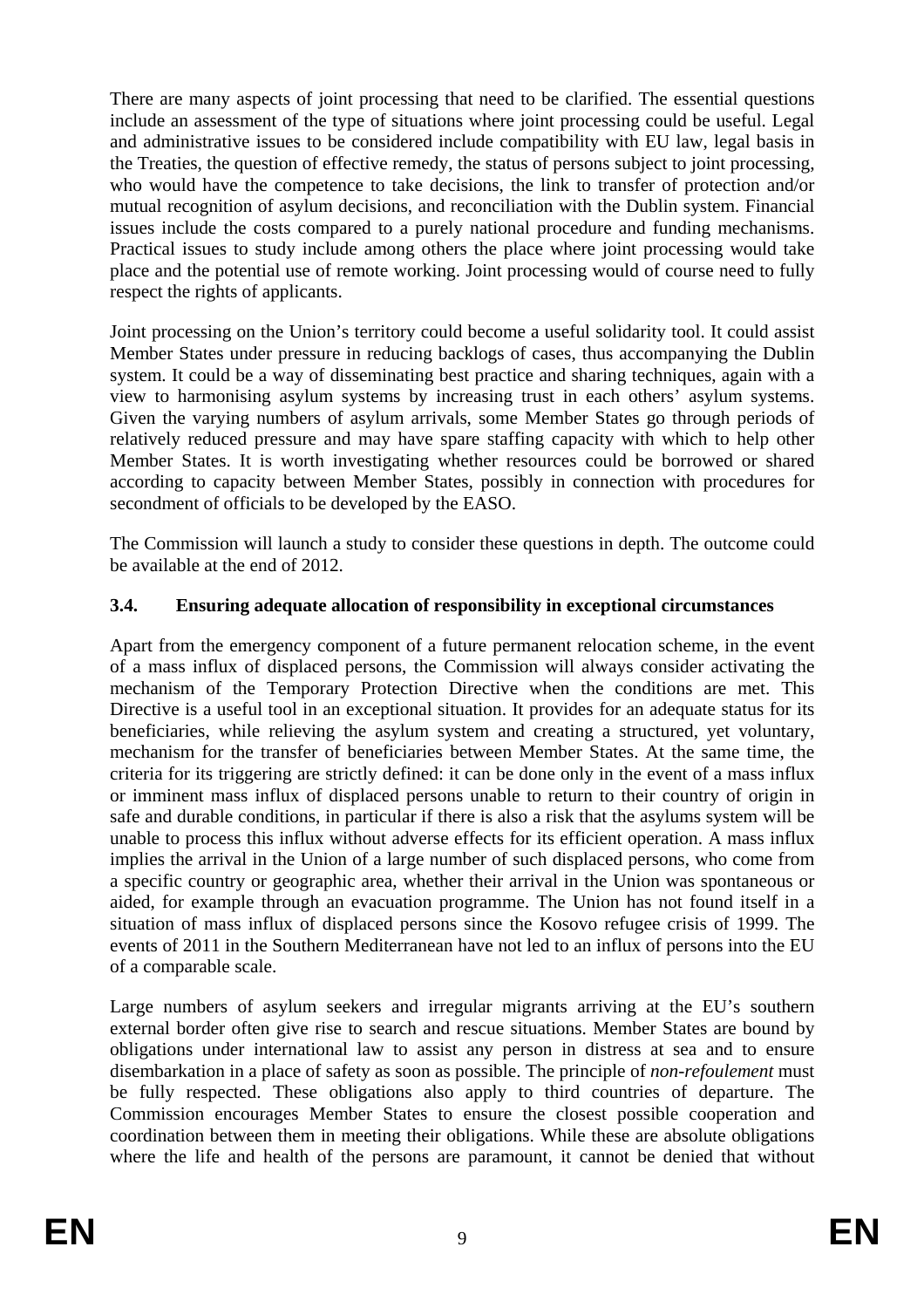measures taken at EU level, large numbers of arrivals put a serious strain on Member States' reception capacities and responsibilities, including with regard to return. The positive impact of measures such as relocation, as outlined in the previous section, should therefore be taken into account as a means of addressing the strain which may result from the disembarkation of rescued persons who apply and qualify for international protection.

# **Key action points**

- ~ Co-legislators to **speed up negotiations** to reform the **Dublin Regulation** to meet the 2012 deadline.
- ~ The Commission to launch a **'fitness check'** of the Dublin Regulation in 2014.
- ~ Member States to increase their pledges in the context of extending the **relocation pilot project for Malta**, as underlined during the Ministerial Conference of 12 May 2011.
- ~ Subject to a further impact assessment, the Commission to propose in 2012 a **voluntary, permanent relocation scheme** for beneficiaries of international protection.
- ~ The EASO to **engage in supporting and facilitating relocation**, as foreseen by the **EASO** Regulation, on the basis of the EUREMA experience.
- ~ The Commission to launch a **study** on the feasibility and legal and practical implications to establish **joint processing** of asylum applications, as foreseen in the Stockholm Programme, for results before the end of 2012.
- ~ The EU to make use of the **Temporary Protection** Directive when criteria and situations are met.

#### **4. MUTUAL TRUST AT THE HEART OF A RENEWED GOVERNANCE SYSTEM**

## **4.1. Lessons from Greece: complementing infringement proceedings**

The Commission has repeatedly underlined that the unclear standards of the current asylum *acquis* contribute to an uneven level of implementation and difficulties in monitoring. The amended CEAS instruments proposed by the Commission should significantly improve clarity and precision and allow the Commission to better supervise the application of EU law.

At the same time, in order to ensure the good functioning and resilience of each Member State's asylum system at all times, the traditional instruments of supervision of application of the *acquis* (such as infringement proceedings and regular evaluations of legal instruments) must be complemented with additional, preferably preventive measures, based on an adequate level of mutual trust. While Member States remain primarily responsible, a more comprehensive response is needed, especially as the Union has a duty not only to its Member State, but also to asylum applicants. The developments in Greece were an important experience in this regard as the Union provided a comprehensive reaction to the failing Greek asylum system which has shown some signs of improvement although much still needs to be done.

Following allegations that Greece had not implemented the EU asylum legislation correctly and certain aspects of its asylum system were very poor, including inhumane conditions at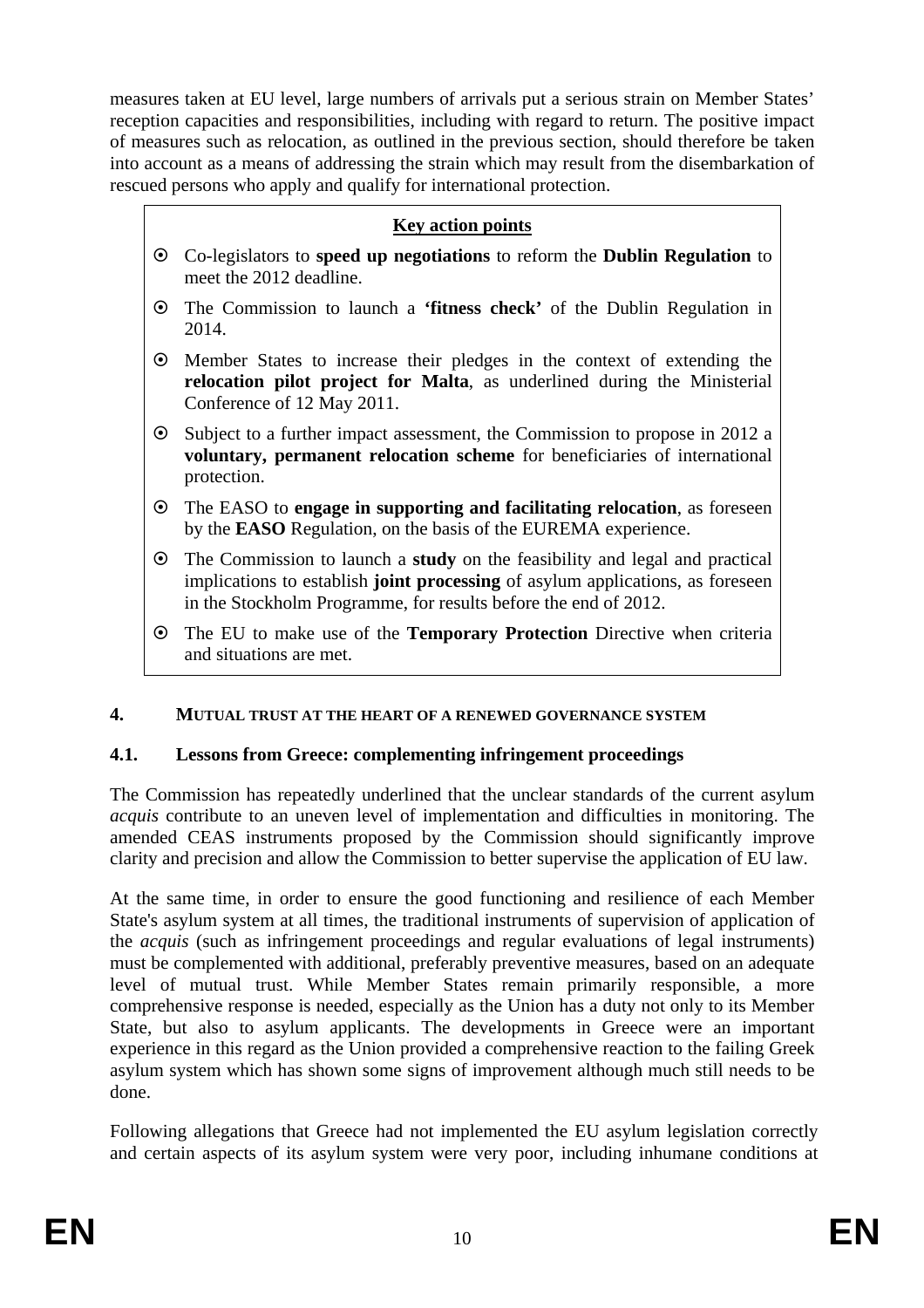detention centres, the Commission launched an infringement procedure against Greece in 2009. However, the Commission recognised that it was necessary to provide various forms of assistance to Greece to improve the situation, given the humanitarian aspect of asylum.

In parallel to the infringement proceedings, the Commission therefore engaged in a dialogue with the Greek authorities. It helped Greece develop a National Action Plan on Asylum and Migration Management. It coordinated assistance by experts from other Member States. It also provided ERF emergency funding, complemented by other sources of EU financial support. After the request made by Greece, in April 2011 the EASO together with the Greek authorities developed a two-year Operating Plan to deploy Asylum Support Teams, which have started their work on the ground.

Coupled with changes made by the Greek government, notably through the adoption of new laws, a number of positive developments can be identified relating to the Action Plan. In particular, there has been an increase in asylum recognition rates (from less than 1% to 12.35%) and the quality of decision making has improved. Although more progress is needed and serious concerns remain in certain areas, such as detention centres and access to certain rights, this is an example of where the Member State remains responsible for getting its own house in order, but is given both financial and practical assistance with which to do so.

At a given point, monitoring must go beyond the strict question of application of the *acquis*, as over time, the accumulation of capacity problems and problematic management choices could also potentially lead to serious fundamental rights infringements and destabilisation of the CEAS, including of the Dublin system.

# <span id="page-10-0"></span>**4.2. Strengthening the resilience of the Dublin system**

The Commission, the European Parliament and the Member States have recently discussed how to ensure the proper functioning of the asylum systems of all Member States and how to detect and address emerging problems before they lead to crises and infringement proceedings. The idea of an evaluation and early warning mechanism seems to present a way forward.

Such a mechanism could have two functions: first, ongoing monitoring of all Member States to ensure their constant preparedness; second, a structured, sequential course of action to address deficiencies before they grow into a fully-fledged crisis.

In practice, an evaluation and early warning process could cover different aspects of governance of each Member State's asylum system, including for example the geographical and budgetary organisation of the asylum system, the impact of Dublin transfers, the proper use of EU solidarity tools, participation in EU solidarity initiatives etc. The reports and recommendations resulting from the assessment would provide early warning on potential problems. They could also be used to better coordinate solidarity measures targeting the Member State, including better programming of EU Funds and priorities of the EASO's practical cooperation activities. The right means and procedural arrangements would need to be found to ensure the effectiveness of this process.

Specific follow-up steps need to be provided for to ensure that the results of the assessment are adequately monitored. The plan could include requests for coordinated solidarity measures to support the action needed by the Member State concerned. The Commission believes that such a process could substantially improve mutual trust between Member States and with civil society organisations that are often critical of the Dublin system.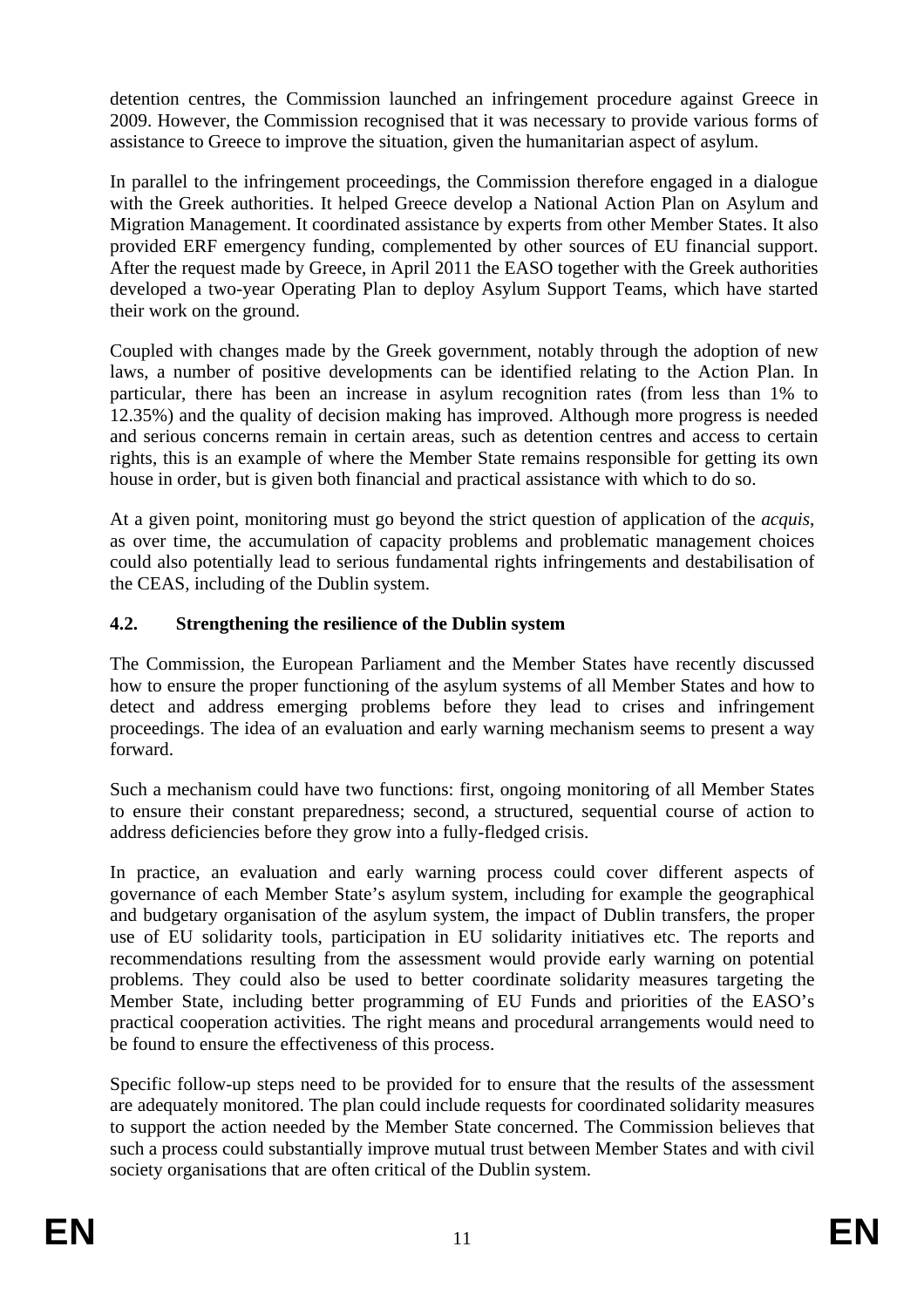## **4.3. Building mutual trust through other areas of migration management**

Mutual trust is fundamental to a well-functioning asylum cooperation. Increased trust will lead to increased solidarity, which is why it is so important to enhance trust. Although the objectives of each migration-related policy are different, better migration management in the form of better border management and visa policy can also have a positive impact on improving mutual trust between Member States in asylum matters.

The Commission proposed a number of changes to Schengen governance on 16 September 2011, aimed at safeguarding freedom of movement by improving mutual trust among Member States. The proposals would improve the common management of Schengen by revising the Schengen evaluation mechanism. By better ensuring the proper application of the Schengen *acquis,* the proposals would increase confidence in the Union's ability to handle border control-related problems in common and in the spirit of solidarity, which will also make it easier for Member States to engage in asylum solidarity initiatives.

On visa policy, one of the amendments to the Visa Regulation<sup>5</sup> proposed by the Commission on 24 May 2011 may also contribute to the efficiency of Member States' asylum systems. The introduction of a visa safeguard clause, as a last-resort measure, would make it possible to suspend visa-free movement from a third country where there is evidence that it has led, *inter alia,* to abuse of the asylum system.

This mechanism would in particular allow the Union to maintain a balance between better managing the movement of third-country nationals and ensuring that visa-free travel does not lead to irregularities or abuse. Thus, the Union will continue, on the one hand, to accompany visa liberalisation with protective mechanisms for Member States, drawing from experiences such as the 'post-visa liberalisation monitoring mechanism' set up to ensure the smooth operation of the visa-free regime with the Western Balkan countries. On the other hand, the EU will also activate means to provide solutions to Member States faced with a specific asylum flow from third countries. The post-visa liberalisation monitoring mechanism allowed the Commission to obtain the information it needed and to propose measures oriented at preventing subsequent inflows of irregular immigrants abusing the visa-free regime.

#### **Key action points**

- ~ EU to meet the **2012** target for the **asylum package**.
- ~ Member States to **implement EU law** and the Commission to evaluate regularly and pursue infringements.
- ~ Greece to actively pursue **implementation of its Action Plan**, making full use of the available solidarity measures, to meet every deadline set in the Plan.
- ~ Co-legislators to finalise negotiations on the **Dublin Regulation** with reinforced provisions to support **mutual trust** between Member States and early warning to **detect early problems**.
- ~ Co-legislators to approve the **Schengen package** of 16 September 2011 to improve the governance of border management.

 $5$  COM(2011) 290.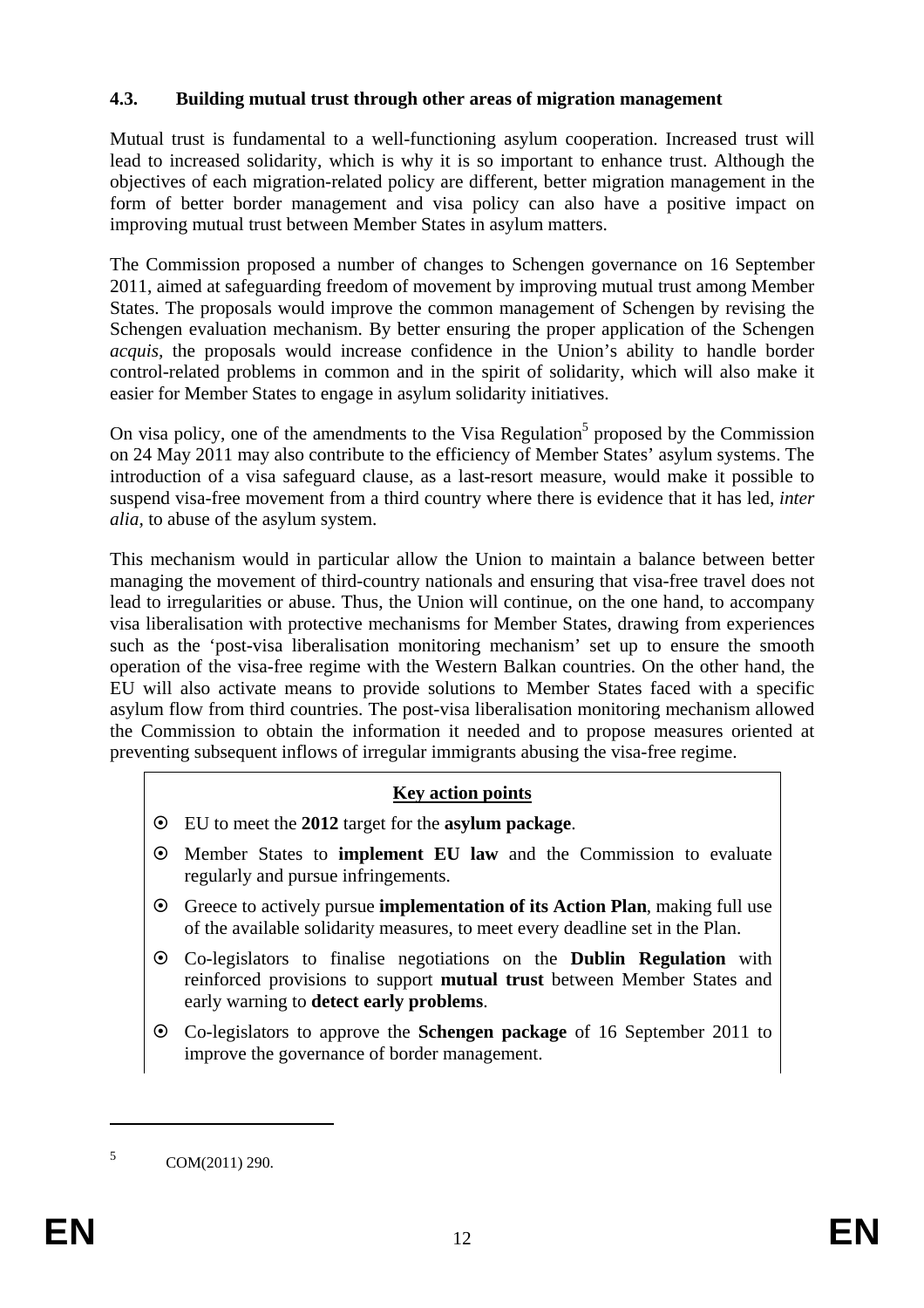~ Co-legislators to approve the **amendment to the Visa Regulation** proposed by the Commission on 24 May 2011.

## **CONCLUSION**

The Union and its Member States have at their disposal an evolving, flexible toolbox of solidarity measures. These measures can be used either together or separately. As proposed by this Communication, some can be improved and new measures could be developed.

Other aspects of migration management can also help consolidate intra-EU solidarity in the field of asylum. The EU must have an efficient policy on returns to safeguard the credibility and integrity of asylum systems. This is an issue that the Commission will address in a separate Communication in 2013. Working towards more convergence in legal migration policy can also support solidarity, in particular to ensure that asylum policy, including its solidarity aspects, does not suffer the consequences of ineffective management of legal migration.

Cooperation with third countries, especially countries of origin and transit of refugees, if conducted appropriately by the EU as a whole, can also help manage or prevent asylum flows. Such cooperation should include, for example, helping to improve protection space in other regions of the world, or offering an increased number of resettlement places inside the EU. Such cooperation can also be a way to express solidarity with third countries, which often are under much higher asylum pressure than the EU, as recently demonstrated in the migration crisis related to the events in the Southern Mediterranean, and as highlighted in the Communication on a Global Approach to Migration and Mobility.<sup>6</sup>

Finally, the Commission always retains the possibility to make proposals on the basis of Article 78(3) TFEU in emergency situations characterised by a sudden inflow of nationals of third countries, in order to adopt provisional measures for the benefit of the Member States concerned if the already available instruments do not provide the required possibilities and legal basis.

The success of the Union's solidarity measures depends on the engagement and cooperation of all stakeholders. The Union must continue to discuss solidarity in asylum, including at high political levels, on a regular basis to improve and review the toolbox of solidarity measures on asylum. The Commission will report on the progress achieved in the next 'Tracking Method' annual reports on immigration and asylum.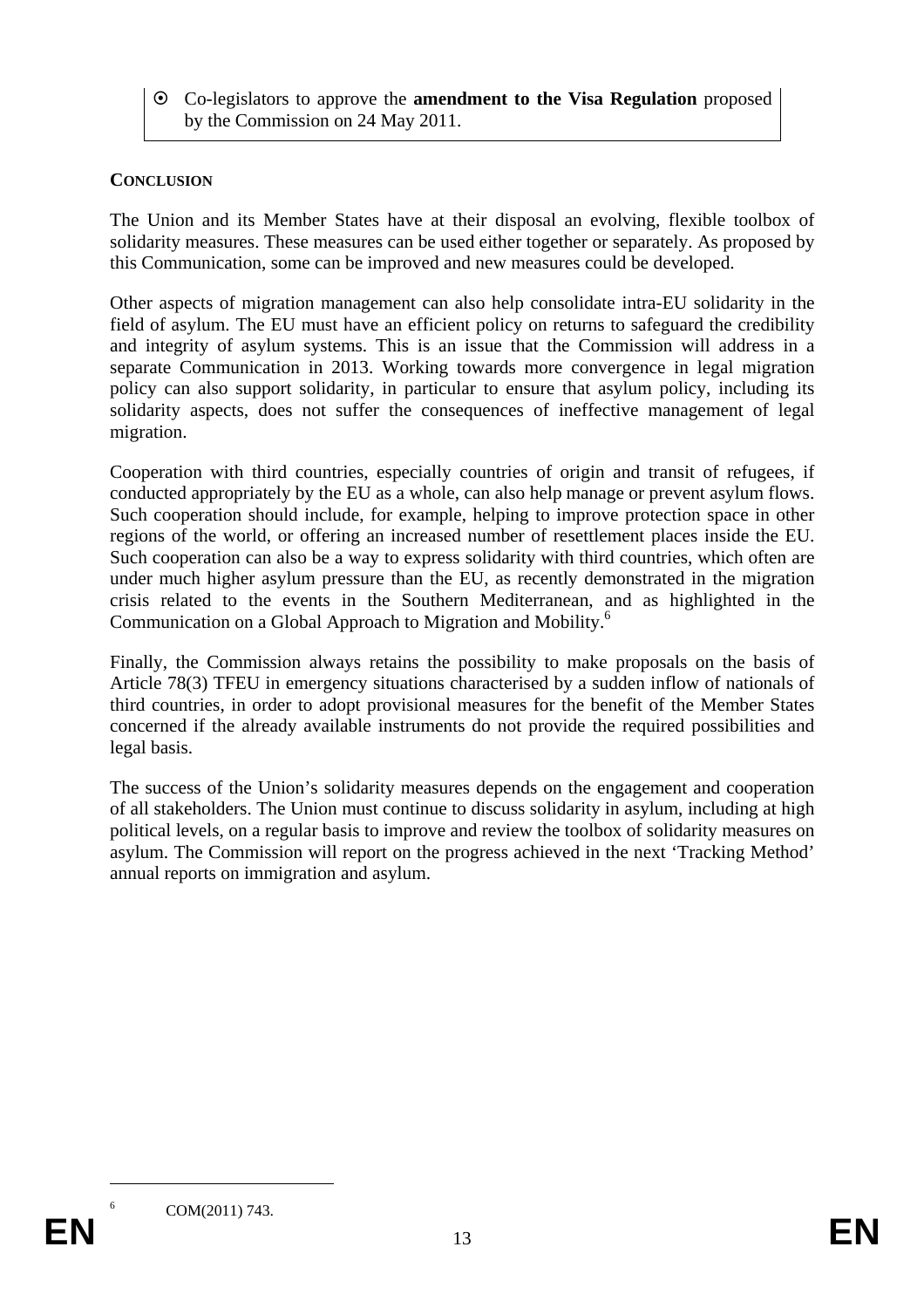# **ANNEX**

## **Statistics on asylum**

Between 1998 (the earliest date for available EU-level data) and 2010, the total number of asylum applications in the 27 EU Member States changed as follows. In the first half of 2011, the number of asylum applications increased by 14% compared to the first half of 2010 (note that data from Greece and Luxembourg is not yet fully available).



Source: Eurostat.

**Asylum applications in the first half of 2011 compared to the first half of 2010** 

|                          |                 | Full year |          | Change<br>Η1<br>2010- | 2011M01         | 2011M02 | 2011M03         | 2011M04         | 2011M05         | 2011M06         |
|--------------------------|-----------------|-----------|----------|-----------------------|-----------------|---------|-----------------|-----------------|-----------------|-----------------|
|                          | H1 2010         | 2010      | H1 2011* | 2011*                 |                 |         |                 |                 |                 |                 |
| <b>BE</b>                | 11445           | 26550     | 14790    | $+29%$                | 2335            | 2365    | 2825            | 2525            | 2420            | 2320            |
| BG                       | 500             | 1030      | 465      | $-7%$                 | 115             | 90      | 70              | 65              | 60              | 65              |
| CZ                       | 465             | 785       | 370      | $-20%$                | 65              | 55      | $\overline{70}$ | 60              | $\overline{75}$ | 45              |
| <b>DK</b>                | 2310            | 5105      | 1830     | $-21%$                | 365             | 290     | 325             | 290             | 290             | 270             |
| $\overline{DE}$          | 18455           | 48595     | 22890    | $+24%$                | 4245            | 3735    | 4075            | 3365            | 3875            | 3595            |
| EE                       | 20              | 35        | 35       | +75%                  | 5               | 5       | 5               | 5               | 10              | 5               |
| IE                       | 1025            | 1940      | 685      | $-33%$                | 135             | 125     | 125             | 85              | 100             | 115             |
| EL                       | 4705            | 10275     | 3800*    | $+3\%$ *              | 605             | 920     | 1005            | 455             | 815             |                 |
| $\overline{\mathsf{ES}}$ | 1210            | 2745      | 1950     | $+61%$                | 240             | 335     | 365             | 430             | 365             | 215             |
| <b>FR</b>                | 25925           | 52725     | 28835    | $+11%$                | 4400            | 4640    | 5295            | 5125            | 5010            | 4365            |
| IT                       | 5370            | 10060     | 10865    | +102%                 | 590             | 625     | 1775            | 1460            | 3305            | 2110            |
| <b>CY</b>                | 1235            | 2870      | 895      | $-28%$                | 185             | 145     | 125             | 125             | 165             | 150             |
| LV                       | $\overline{25}$ | 60        | 110      | +340%                 | 5               | 20      | 5               | 15              | 40              | 25              |
| $\overline{\mathsf{LT}}$ | 195             | 505       | 185      | $-5%$                 | $\overline{35}$ | 35      | 35              | $\overline{20}$ | 30              | $\overline{30}$ |
| LU                       | 295             | 780       | 770*     | $+208\%$              | 115             | 145     | 230             | 145             | 135             |                 |
| HU                       | 1405            | 2095      | 775      | $-45%$                | 115             | 90      | 135             | 165             | 110             | 160             |
| <b>MT</b>                | 60              | 170       | 1650     | +2 650%               | 10              | 15      | 30              | 1130            | 365             | 100             |
| <b>NL</b>                | 7280            | 15110     | 7105     | $-2%$                 | 1255            | 1090    | 1155            | 1095            | 295             | 1215            |
| <b>AT</b>                | 5065            | 11060     | 5830     | $+15%$                | 885             | 910     | 970             | 980             | 1000            | 1085            |
| PL                       | 2920            | 6535      | 2865     | $-2%$                 | 365             | 450     | 520             | 430             | 550             | 550             |
| $\overline{PT}$          | 80              | 160       | 95       | $+19%$                | 10              | 20      | 15              | 15              | 20              | 15              |
| <b>RO</b>                | 475             | 880       | 560      | +18%                  | 50              | 85      | 125             | 95              | 95              | 110             |
| SI                       | 90              | 250       | 205      | +128%                 | 35              | 35      | 30              | 15              | 35              | 55              |
| <b>SK</b>                | 295             | 540       | 205      | $-31%$                | 35              | 45      | 30              | 20              | 35              | 40              |
| FI                       | 2025            | 3665      | 1315     | $-35%$                | 240             | 210     | 240             | 195             | 210             | 220             |
| <b>SE</b>                | 14110           | 31940     | 12620    | $-11%$                | 1970            | 1965    | 2310            | 2040            | 2375            | 1960            |
| <b>UK</b>                | 11875           | 23740     | 12690    | +7%                   | 2140            | 1995    | 2230            | 2020            | 2070            | 2235            |

\* Except EL and LU. For these two Member States, the absolute values for the first half of 2011 and the comparison are calculated for first five months. Data extracted on 3 October 2011, source: Eurostat.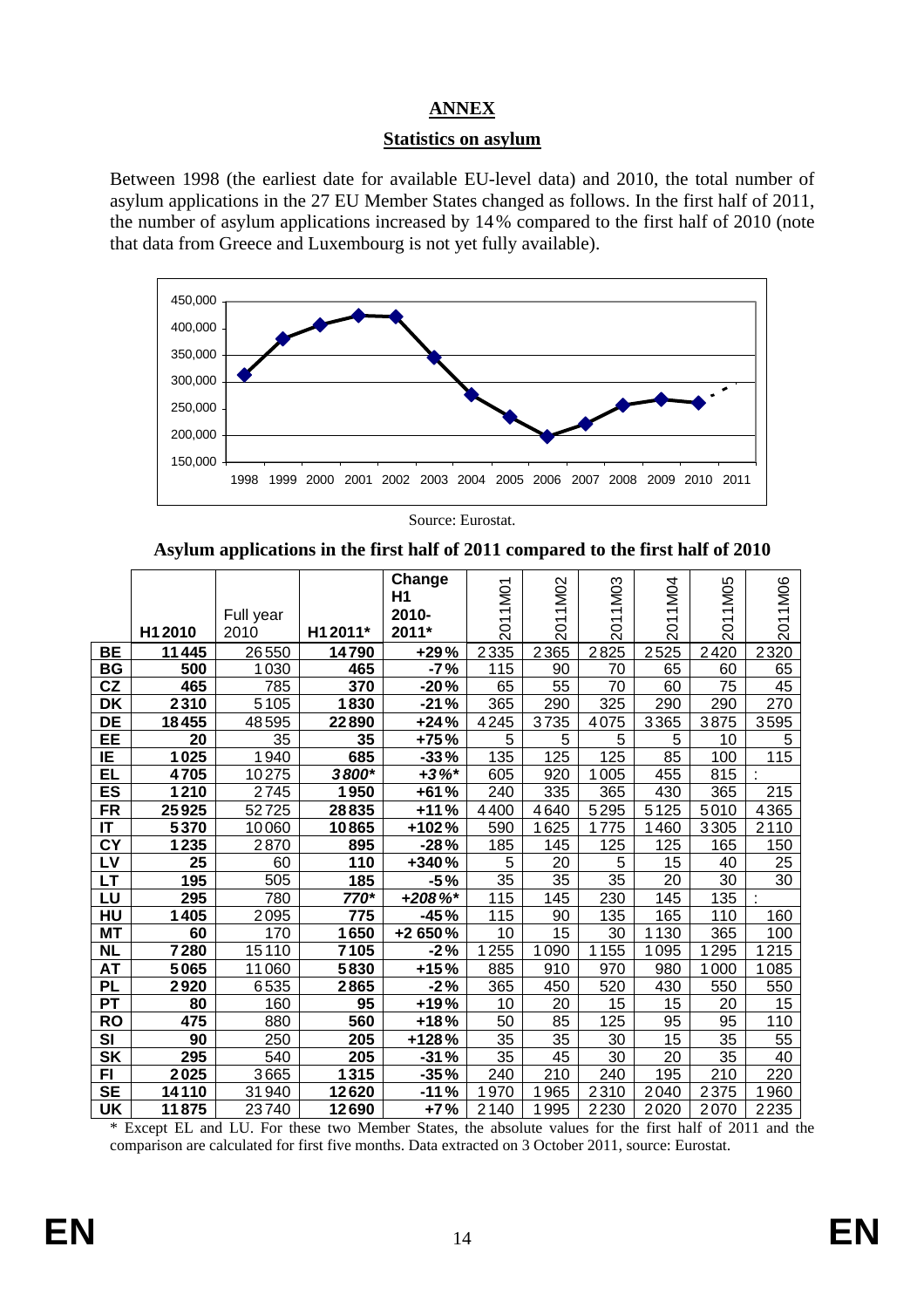## **Asylum applications (A) and new beneficiaries of protection (B) for the full year 2010**



## **Full year 2010:** Applications and new beneficiaries **per 1000 000 population**

**Full year 2010:** Applications and new beneficiaries **per 1000 km<sup>2</sup> of surface** 



# **Full year 2010:** Applications and new beneficiaries **per 1000 units of GDP**



Population: as of 1 January 2010. Surface: latest data available (2010 or earlier for some Member States). GDP: Purchasing Power Standard (an artificial unit of currency which eliminates the effect of price level differences across Member States<sup>7</sup>) for the full year 2010. Data extracted on 3 October 2011, source: Eurostat.

See http://epp.eurostat.ec.europa.eu/portal/page/portal/purchasing\_power\_parities/introduction.